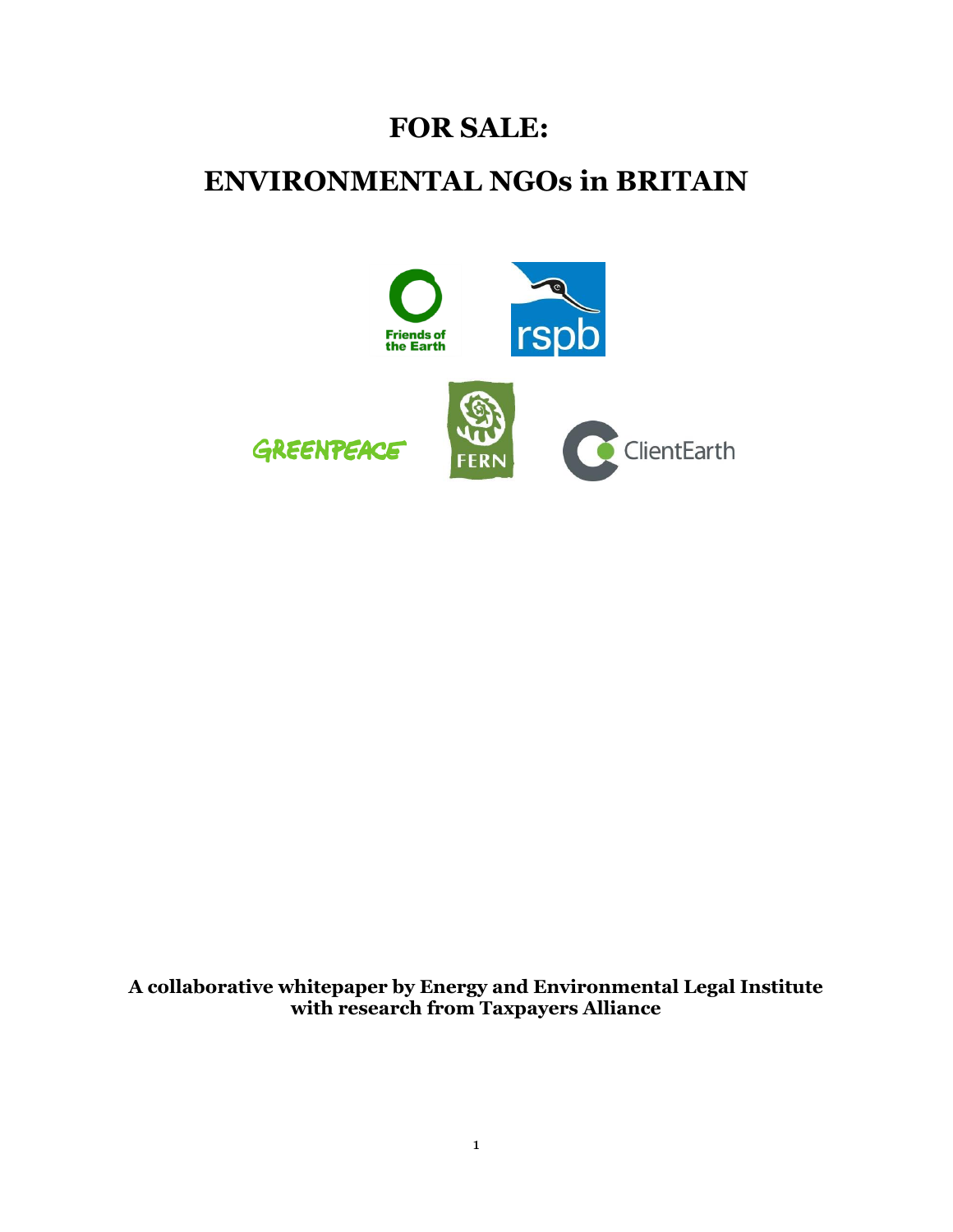## **Executive Summary**

Research directed by E&E Legal with support from the Taxpayers Alliance shines a light on how major environmental NGO lobbying campaigns are funded in the United Kingdom (U.K.) and United States (U.S.).

Key Findings:

- Our research suggests there is significant cross-over between U.S. & U.K. environmental NGO interests.
- NGOs are funded by a mix of U.K. taxpayer money including significant grants from the European Commission - and private sources, including from American donors who are intent on changing public policy in the U.K.
- E&E Legal finds that much of this U.S. funding originates from a small number of wealthy and controversial American donors, including Fred Stanback.
- Mr. Stanback is an advocate of population control, anti-immigration laws, and other extreme views. This agenda was shared by other prominent NGO funders including the late David Packard.
- Fred Stanback, the Packard Foundation, and other entities, give hundreds of millions of dollars to environmental NGOs who lobby in the U.K.
- It is unclear whether NGOs are aware that they are being funded by extremistlinked financiers.
- The U.K. Government and policy community is apparently unaware of the hidden interests and agenda in the U.S. that funds environmental NGOs in Britain.

Environmental NGOs are seen as protectors of the environment, and are treated as independent voices in the political and policy debate in the U.K. In recent years, their voices have become more powerful in debates on critical areas of public interest, such as energy.

Many environmental groups receive significant sums of taxpayer money including from both the U.K. and European Union (E.U.). Funding streams often run to several million pounds.

The parallels on both sides of the Atlantic are startling: American NGOs lobbying Brussels; European NGOs speaking at conferences in Washington D.C.; joint appearances at U.K. Parliamentary events. This report outlines the clear cooperation and interaction between the taxpayer-funded worlds of American and British NGOs.

The cooperation, though, is geared primarily in one direction: big American and international NGO lobbyists transplanting money and campaigning techniques from the U.S. into the U.K., to create 'proxy' debates on Green issues, most notably in recent years through –

 Opposing new U.K. energy sources such as the exploitation of shale gas, or the import of biomass for energy;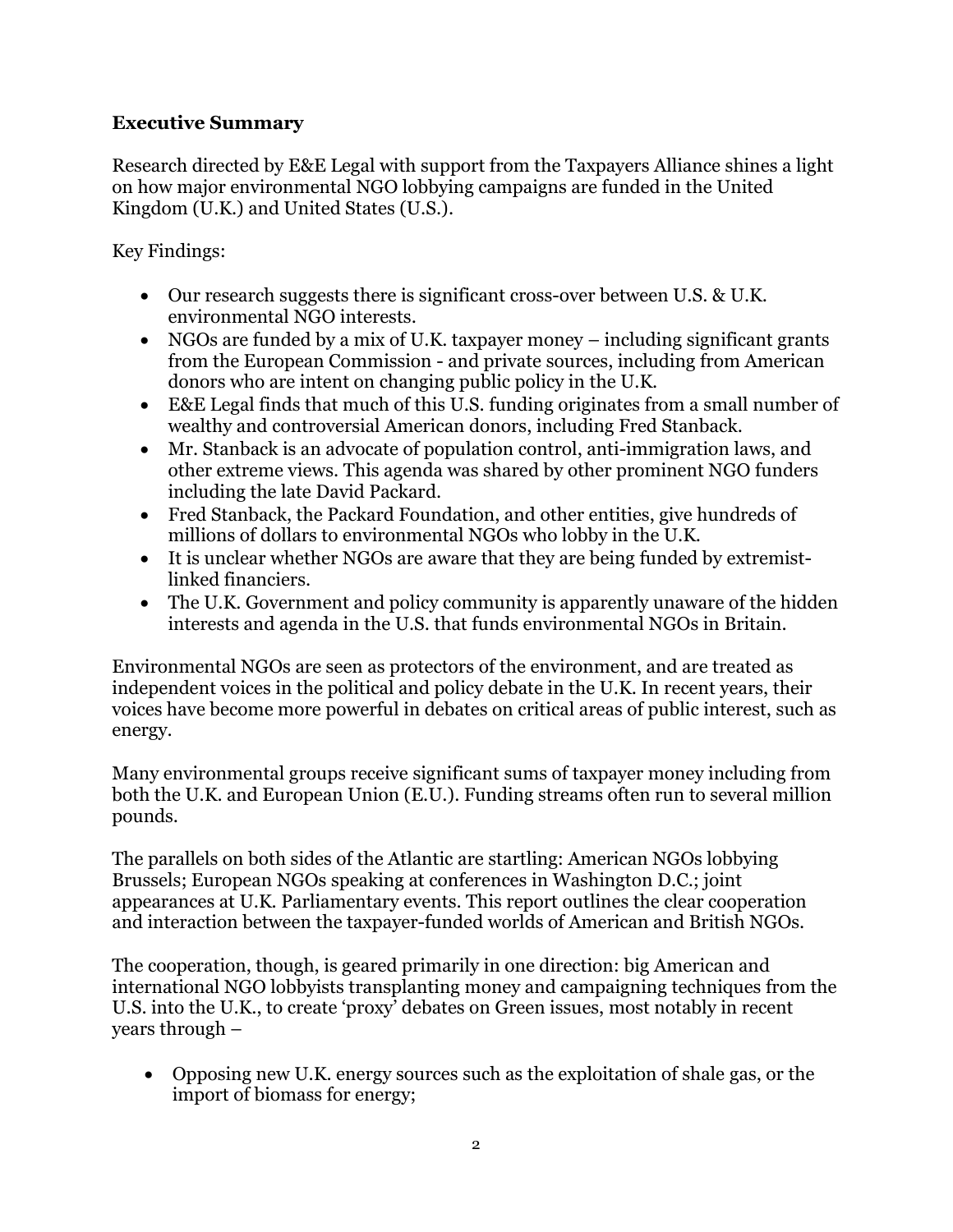- Strong-arming U.K. politicians and regulators, even to the extent of breaking rules on election financing and advertising12;
- Opposing infrastructure development, such as the building of nuclear power plants.
- Campaigning against individual chemicals or pesticides used by U.K. agriculture

It is worth remembering that such campaigns often imply significant negative impacts on U.K. jobs and investment in the industries they are targeting.

Who are the taxpayers' co-financiers in these efforts to change U.K. public policy and campaign against U.K. interests? Who lies behind the cuddly façade of the transatlantic NGO trade?

What we discovered are ultra-rich American financiers who reportedly advocate environmentalism as one strand of a 'preservation' ideology to make intentions encompassing anti-immigration groups, and even fringe organisations advocating active population control, more palatable to the public. 3

The research poses many questions: do the environmental groups willingly take money from individuals linked to such extremist views? The funding in question runs to hundreds of millions of dollars: do NGOs look the other way when it comes to progressive principles, in order to fill their coffers? Or, are their governance structures so lax that they simply do not know – or do not want to know – where these large sums of money originate?

Why are the U.K. Government, E.U., and others, not aware that they are being lobbied by NGOs funded by secretive and controversial ultra-rich Americans? All of those legislative amendments, meetings, lobbying, events, suggestions and campaigns – all the times environmental groups were allowed to influence the agenda - were hiding something far more sinister. The U.K. and E.U. both provide co-financing to these NGOs: were they aware of who was driving the agenda from behind the scenes?

The U.K. and E.U. leadership, when it comes to evaluating the value of environmental NGOs as a reliable and trusted stakeholder, need to stop trusting blindly. Instead – they should follow the money.

Perhaps most importantly – now that the U.K. and E.U. are aware of the reality, will they continue to commit taxpayers' money to fund NGOs that allow themselves to be associated with such extremists?

<sup>3</sup> Memo By John Tanton On Fred Stanback, 05-29-1998

<sup>&#</sup>x27; Sean Poulter for the Daily Mail. "Greenpeace fracking advert that claimed drilling for shale gas won't cut energy bills is banned by watchdog." Daily Mail Online. May 05, 2015.<br>http://www.dailymail.co.uk/news/article-306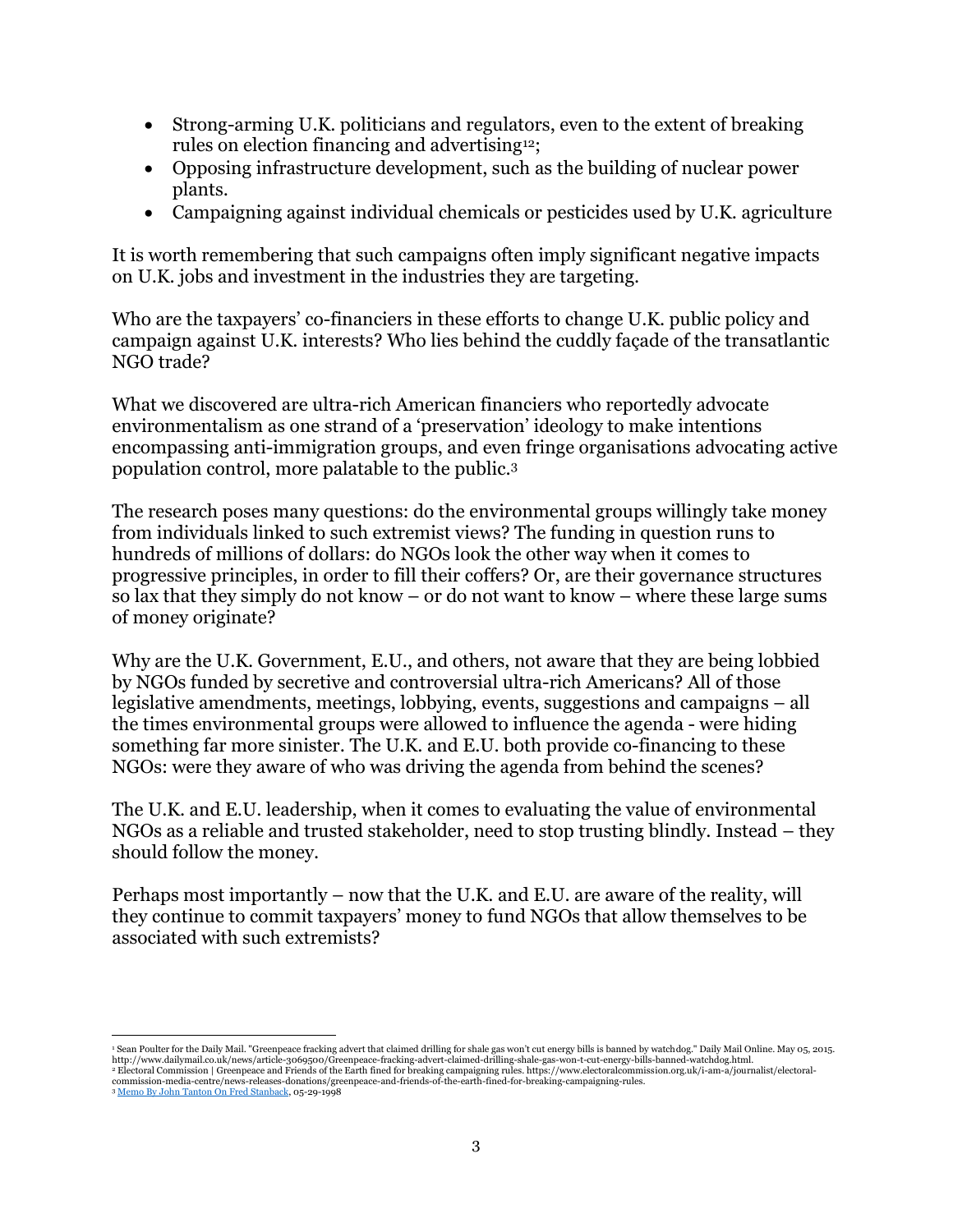## **Part One: Transatlantic NGOs**

The transatlantic NGO community is big business. It is comprised of roughly two groups:

First, the major, international NGOs: the household names. These would include:

- o Greenpeace
- o Friends of the Earth
- o WWF
- o Client Earth

These NGOs often receive enormous grants from U.K. taxpayers, either through the U.K. government and its agencies, or through the European Union. Such grants and their negative impacts have been widely documented by the Taxpayers Alliance previously.

Second, the niche (often smaller) NGOs that tend to focus on a particular subject:

- o Royal Society for the Protection of Birds RSPB (Bird protection)
- o Global Canopy Foundation (Tropical forests)
- o Dogwood Alliance (U.S. forests)
- o Marine Stewardship Council (Fisheries)
- o Wildfowl & Wetlands Trust (Wetlands)

Although less well-known, these NGOs would also dispense massive budgets that collectively would run into the tens of millions of dollars, including on lobbying to change laws and regulations in the U.K.

Both of these groups of environmental NGOs are seen as protectors of the environment, and are treated as independent voices in the political and policy debate in the U.K. They receive significant sums of taxpayer money – well into the tens of millions of pounds per year – and yet also are funded by hundreds of millions of dollars by American interests with ties to controversial agendas on immigration and population control.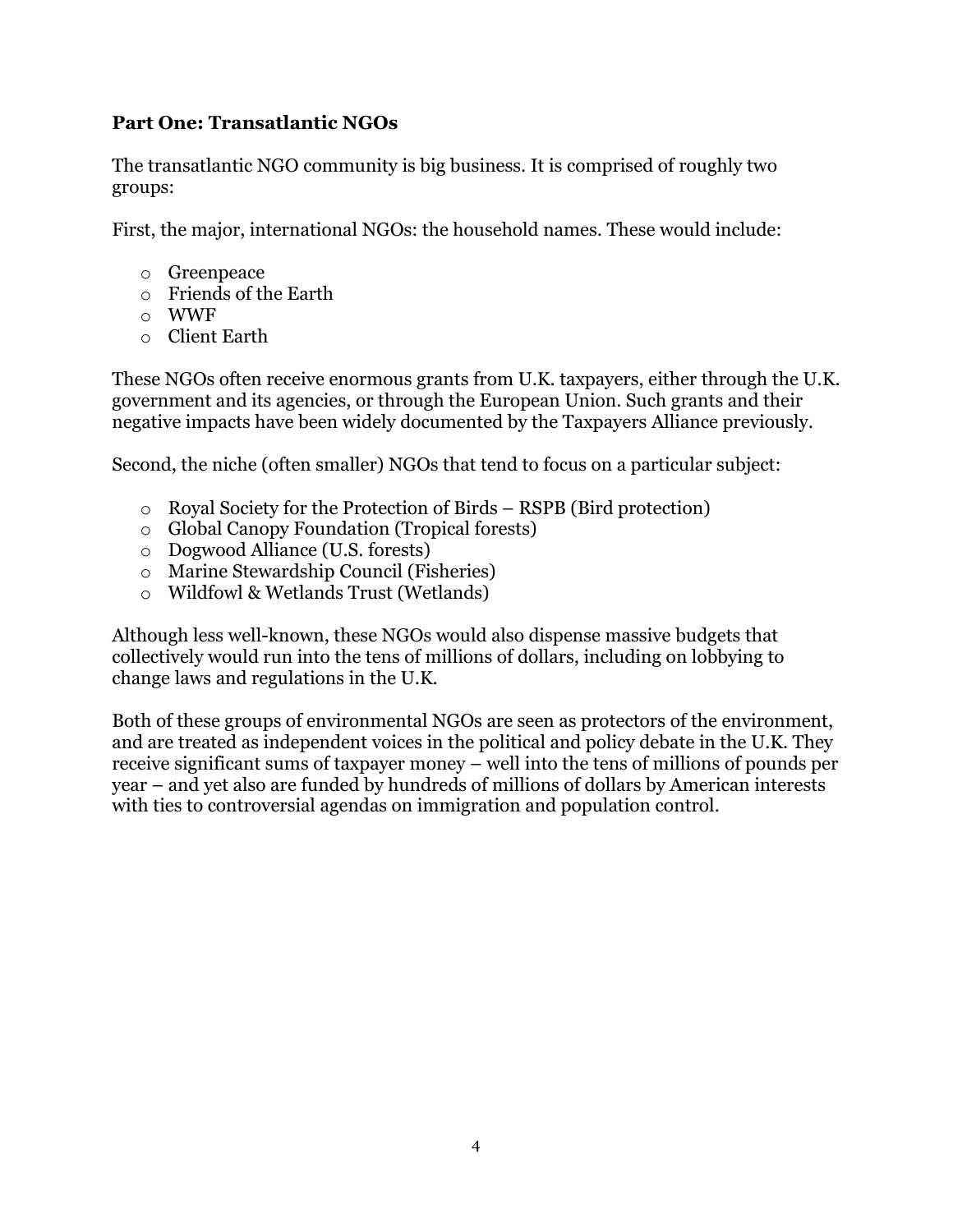#### **Part Two: Transatlantic Funding**

Taxpayer funding is a consistent theme across both the larger and the more specialised international NGOs.

Taxpayers Alliance have documented<sup>4</sup> previously the enormous levels of taxpayers' subsidy<sup>5</sup> in the U.K. and E.U. provided to NGOs, including certain of those outlined in Part One.

However, the funding for lobbying activities in the U.K. also comes from across the Atlantic. Major U.S. and international NGOs are being bankrolled by ultra-rich Americans, providing grant money through Foundations, which in some cases allows them to maintain secrecy and avoid public scrutiny.

These high net worth individuals are funding environmental groups to the tune of hundreds of millions of dollars – cash which can be used to influence elections, policies, and public debate across the U.K.

A central figure is Fred Stanback, with a reported net worth in the hundreds of millions. According to an opinion piece recently published in the Charlotte Post, Mr Stanback funnels his donations through the Foundation for the Carolinas (FFTC), a non-profit community foundation.<sup>67</sup>

As noted civil rights leader and former head of the NAACP Benjamin Chavis said, "we should not tolerate this kind of unjust targeting of our most vulnerable citizens by Foundation for the Carolinas' anonymous patrons." <sup>8</sup> Taking Dr. Chavis' words as true, this appears to be a deliberate, and calculated, attempt to avoid detection of the large sums of money that Stanback is contributing to environmental groups. The FFTC is one of the largest community foundations in the U.S., and a primary method by which Stanback contributes to environmental groups. <sup>9</sup> Since the FFTC administers donordirected funds, it appears that Stanback now has control over the distribution of hundreds of millions of dollars from the FFTC. The secrecy and privacy rules of the FFTC can then be used by Fred Stanback to obscure his funding both of environmental groups, and of his other personal passions which, as outlined in Part Three, are hard to view as anything but controversial. <sup>1011</sup> After all, the President and CEO of FFTC called the organization a "big tent of community foundations."<sup>12</sup>

Since 2014 FFTC has funded, among others –

<sup>4 &</sup>quot;New TPA Research: Taxpayer Funded Environmentalism." TaxPayers' Alliance. http://www.taxpayersalliance.com/new\_tpa\_research\_taxpayer\_funded\_environmentalism.<br>5 Mendick, Robert. "European Union funding £90m green lobbyin

http://www.thecharlottepost.com/news/2017/04/09/opinion/the-sponsors-of-hate-must-be-held-accountable-for-actions/<br>7 Foundation for the Carolinas, <u>2015 IRS Form 990</u>

<sup>&</sup>lt;sup>8</sup> Benjamin Chavis, "The Sponsors of Hate Must be Held Accountable for Actions" <u>The Charlotte Post</u>, April 9, 2017,<br>http://www.thecharlottepost.com/news/2017/04/09/opinion/the-sponsors-of-hate-must-be-held-accountable-fo

<sup>9</sup> Foundation for the Carolinas, 2015 IRS Form 990 <sup>10</sup> Michael Marsciano, "Foundation For The Carolinas chief defends donor rights and causes Response to Benjamin Chavis column" The Charlotte Post.*,*April 12, 2017. <sup>11</sup> Ibid.

 $^{\rm 12}$  Ibid.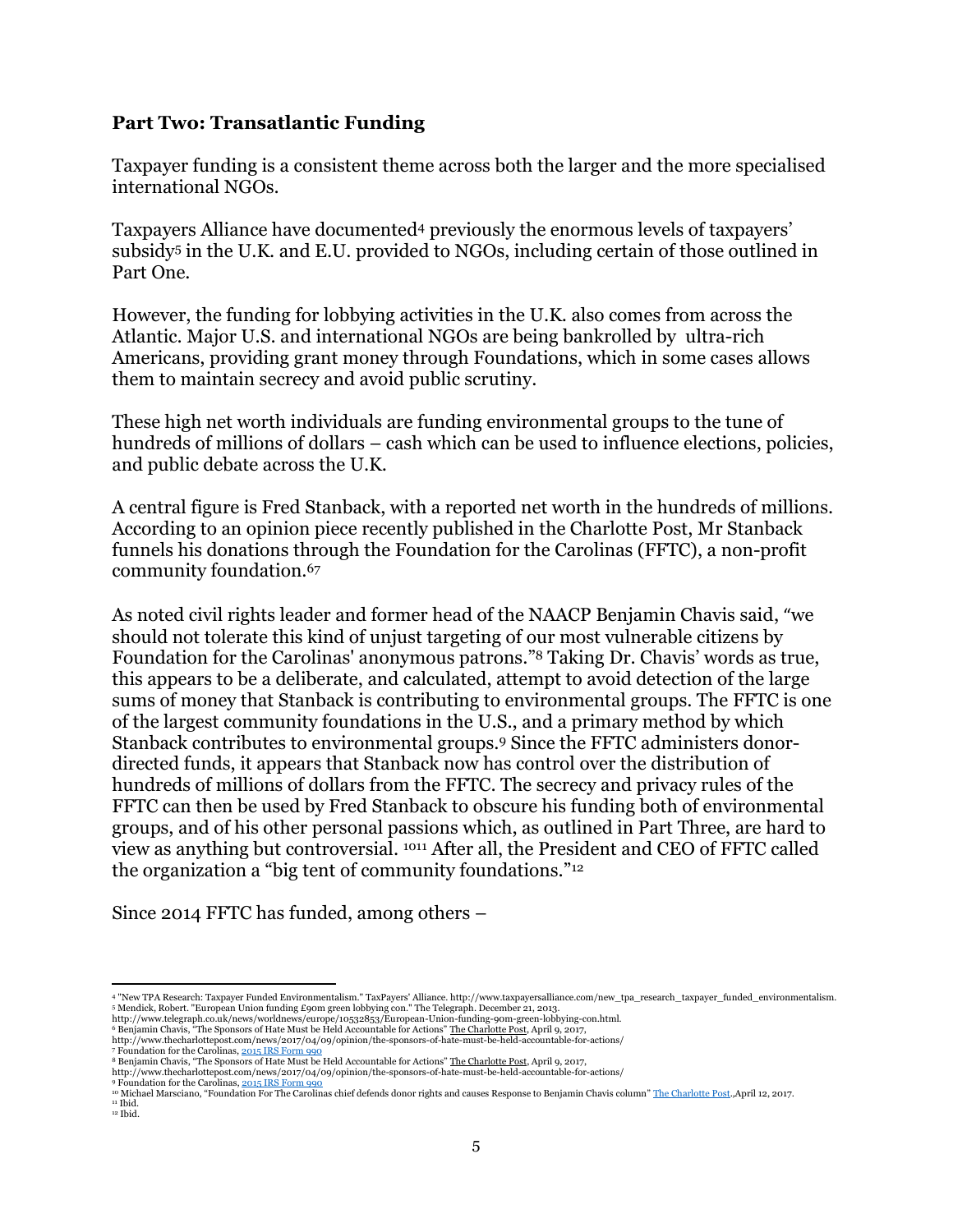- Southern Environmental Law Center \$57,000,000<sup>1314</sup>
- Natural Resources Defense Council \$25,000,000<sup>1516</sup>
- Friends of the Earth \$6,000,000<sup>17</sup>
- Greenpeace  $$3,000,000^{18}$
- Dogwood Alliance  $$2,000,000^{1920}$

Alongside Mr. Stanback's efforts, the late David Packard, the founder of Hewlett-Packard, a well-known conservationist, philanthropist, and the eponymous founder of the Packard Foundation, also contributed heavily to transatlantic advocacy efforts. The foundation, which has borne his name long after his death, also provides major donations to international and American NGOs that actively lobby in the U.K. <sup>21</sup> Our research shows that Mr. Packard also directed his Foundation to make population control efforts the foundation's highest priority as global birth rates rose and led to, in Mr. Packard's mind, "utter chaos for humanity." <sup>22</sup> He argued that the foundation's highest priority "must be to reduce world-wide population growth. Whether that meant supporting family planning clinics or abortion rights, he wrote, trustees should have the courage to proceed."<sup>23</sup>

Our research has shown that since 2014 the Packard Foundation has funded -

- Nature Conservancy \$5,700,000<sup>24</sup>
- Marine Stewardship Council \$1,000,000<sup>25</sup>
- Greenpeace  $$935,000^{26}$
- Natural Resources Defence Council \$900,000<sup>27</sup>
- Birdlife International \$700,000<sup>28</sup>
- $\cdot$  FERN \$200,000<sup>29</sup>
- Partnership for Policy Integrity \$120,000<sup>30</sup>

Our research has shown that neither Greenpeace nor Friends of the Earth, nor Dogwood Alliance identifies funders on its publicly available lobbying registration form for the E.U. When lobbying elected members to change U.K. or E.U. policy it is clear that those

<sup>26</sup> Total Contributions In 2014: \$935,000

<sup>&</sup>lt;sup>13</sup> Foundation for the Carolinas, <u>2015 IRS Form 990</u>

<sup>14</sup> Foundation for the Carolinas, 2014 IRS Form 990 <sup>15</sup> Ibid

 $16$  Ibid

<sup>17</sup> Ibid <sup>18</sup> Ibid

<sup>19</sup> Foundation for the Carolinas, 2015 IRS Form 990

<sup>&</sup>lt;sup>20</sup> Foundation for the Carolinas, <u>2014 IRS Form 990</u><br><sup>21</sup> The David And Lucile Packard Foundation, <u>2014 IRS Form 990</u>

<sup>22</sup> Anders, George. "Packard Children Focus Giving On World-Population Control." The Wall Street Journal. March 06, 1998. https://www.wsj.com/articles/SB889135960465877000

 $23$  Ibid

<sup>24</sup>The David and Lucile Packard Foundation Form 990 – PF https://www.packard.org/about-the-foundation/how-we-operate/investments-finance/form-990-pf/ 25 Ibid.

The Packard Foundation Made A \$35,000 Contribution To Greenpeace Australia Pacific Ltd. (The David And Lucile Packard Foundation, <u>2014 IRS Form 990</u><br>The Packard Foundation Made A \$350,000 Contribution To Greenpeace Fund I The Packard Foundation Made A \$400,000 Contribution To Greenpeace Japan NF Building. (The David And Lucile Packard Foundation, <u>2014 IRS Form 990</u><br>The Packard Foundation Made A \$150,000 Contribution To Greenpeace South Eas

<sup>&</sup>lt;sup>27</sup> The David and Lucile Packard Foundation Form 990 – PF https://www.packard.org/about-the-foundation/how-we-operate/investments-finance/form-990-pf/  $^{\mathrm{28}}$  Ibid.

<sup>29</sup> Ibid.

<sup>30</sup> Ibid.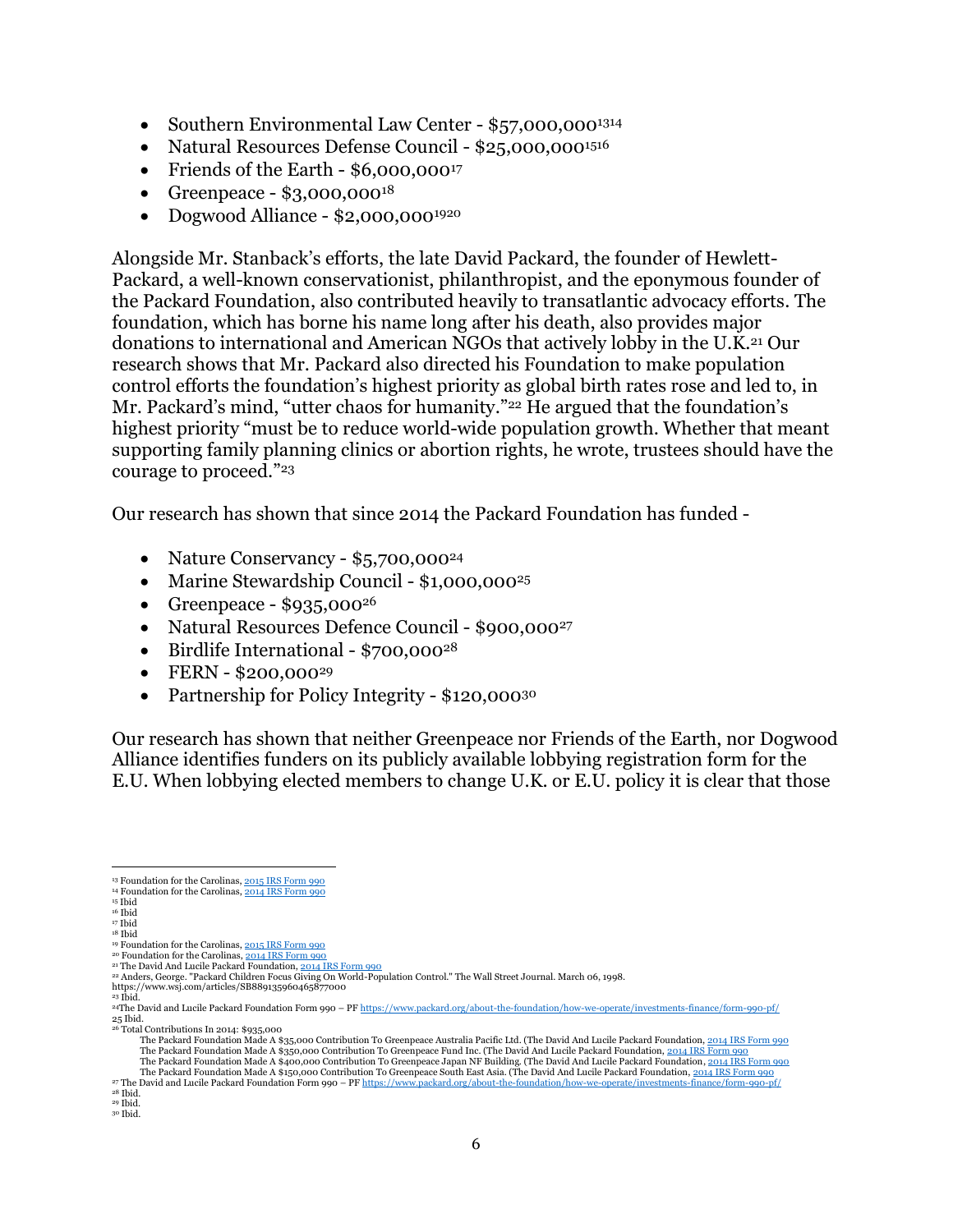officials & regulators would not know who was funding or directing the campaigns of these NGOs. 31

We believe that NGO funding from Fred Stanback, including through the FFTC, and NGO funding from the Packard Foundation goes back more than a decade for the NGOs that have mounted campaigns in the U.K. throughout that time:

- o Friends of the Earth 2007-2013
- o Birdlife 2006-2015
- o Greenpeace 2007-2014
- o Dogwood Alliance 2003-2014

 <sup>31</sup> EU Transparency Register: http://ec.europa.eu/transparencyregister/public/consultation/displaylobbyist.do?id=218230019195-25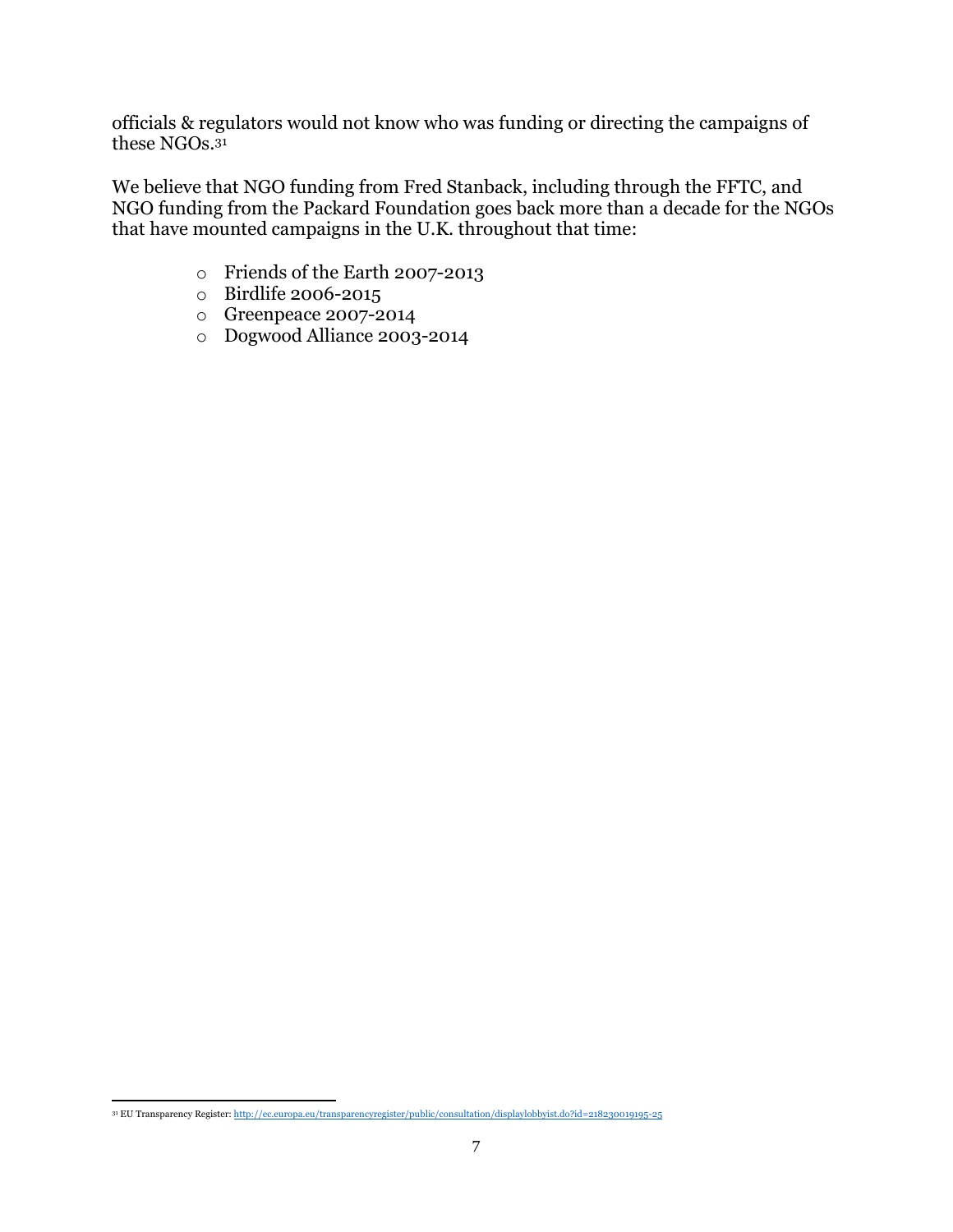#### **Part Three: A Hidden Agenda**

Fred Stanback is a leading donor to environmental-focused issues and organisations and an heir to the Stanback headache-powder fortune. <sup>32</sup> An alumnus of Duke University, Stanback sits on boards of major environmental groups and has funded environmental programmes at the University of North Carolina – Chapel Hill and Catawba College, as well as an internship programme at Duke University that bears his name.<sup>33</sup>

In addition to supporting certain environmental organizations, Stanback is associated with population control advocates, including John Tanton. Tanton is the American founder of several anti-immigration groups that advocate population control like Federation for American Immigration Reform (FAIR), Zero Population Growth (ZPG – now Population Connection) and Center for Immigration Studies (CIS). 34

As stated in a memorandum published by John Tanton, Fred Stanback purchased \$5,000 worth of copies of *The Camp of the Saints* from the American Immigration Control Foundation to be distributed to others. <sup>35</sup> The book is known to be popular and it is widely cited among the anti-immigration movement, in addition to other controversial ideologies. Through Stanback's Duke University internship programme, interns are strategically placed at environmental and population control organisations throughout the United States<sup>36</sup>, including at Greenpeace, <sup>37</sup> Dogwood Alliance, <sup>38</sup> and the Environmental Working Group39. Previously, the programme placed interns at antiimmigration organisations, until a public outcry forced Duke University to remove these organisations from the approved list after the affiliations came to light in 2013.40 The anti-immigration organisations that had been affiliated with the internships included the controversial Federation for American Immigration Reform (FAIR), NumbersUSA, and Progressives for Immigration Reform (PFIR). 41

According to memoranda and letters written by John Tanton, by the mid-1990s, Stanback had already donated more than \$500,000 to FAIR. <sup>42</sup> Additionally John Tanton wrote that Stanback also vocalized his concerns that "Catholic Interests" were the primary motivation behind the *Wall Street Journal's* opposition to immigration control. <sup>43</sup>

The Partnership for Policy Integrity (PFPI) has received grants both from Fred Stanback and, in 2014 and 2015, from The David and Lucile Packard Foundation.<sup>44</sup> In 2014 the Civil Society Institute received a \$100,000 grant to characterize, quantify, and mitigate damage from forest loss and reduce greenhouse gas emissions.<sup>45</sup> In 2015, PFPI received

<sup>36</sup> <u>https://nicholas.duke.edu/career/for-students/stanback/partners#P</u> (naming Population Connection and Population Institute as two of the programme's partners)<br><sup>37</sup> "Forests Campaign Intern - Greenpeace (Stanback)." Gr

 <sup>32</sup> Joseph Tanfani, "Sessions' allies on opposition to immigration have their roots in population control efforts," Los Angeles Times, 1/10/17 <sup>33</sup> Lisa Sorg, "Duke Removes Four Anti-Immigration Groups From Fred Stanback Internship Program," Indy Week, 4/10/13

<sup>&</sup>lt;sup>34</sup> http://www.johntanton.org/<br><sup>35 35</sup> <u>Memo By John Tanton On Fred Stanback</u>, 11/2/95

<sup>38 &</sup>quot;Welcome Our Newest Board Member Rachel." Dogwood Alliance. April 17, 2015. https://www.dogwoodalliance.org/2015/04/welcome-our-newest-board-member-rachel/.<br>39 "Stanback Partners." Stanback Partners | Nicholas School. h

environmentalist-sponsored-anti-immigration-groups-at-duke/Content?oid=3536151 <sup>41</sup> Ibid.

<sup>42</sup> Lisa Sorg, "Duke Removes Four Anti-Immigration Groups From Fred Stanback Internship Program," Indy Week, 4/10/13

<sup>43</sup> Memo By John Tanton On Fred Stanback, 11/2/95

<sup>44</sup> The David And Lucile Packard Foundation, IRS Form 990, 2015

<sup>45</sup> Partnership For Policy Integrity, IRS Form 990 2014,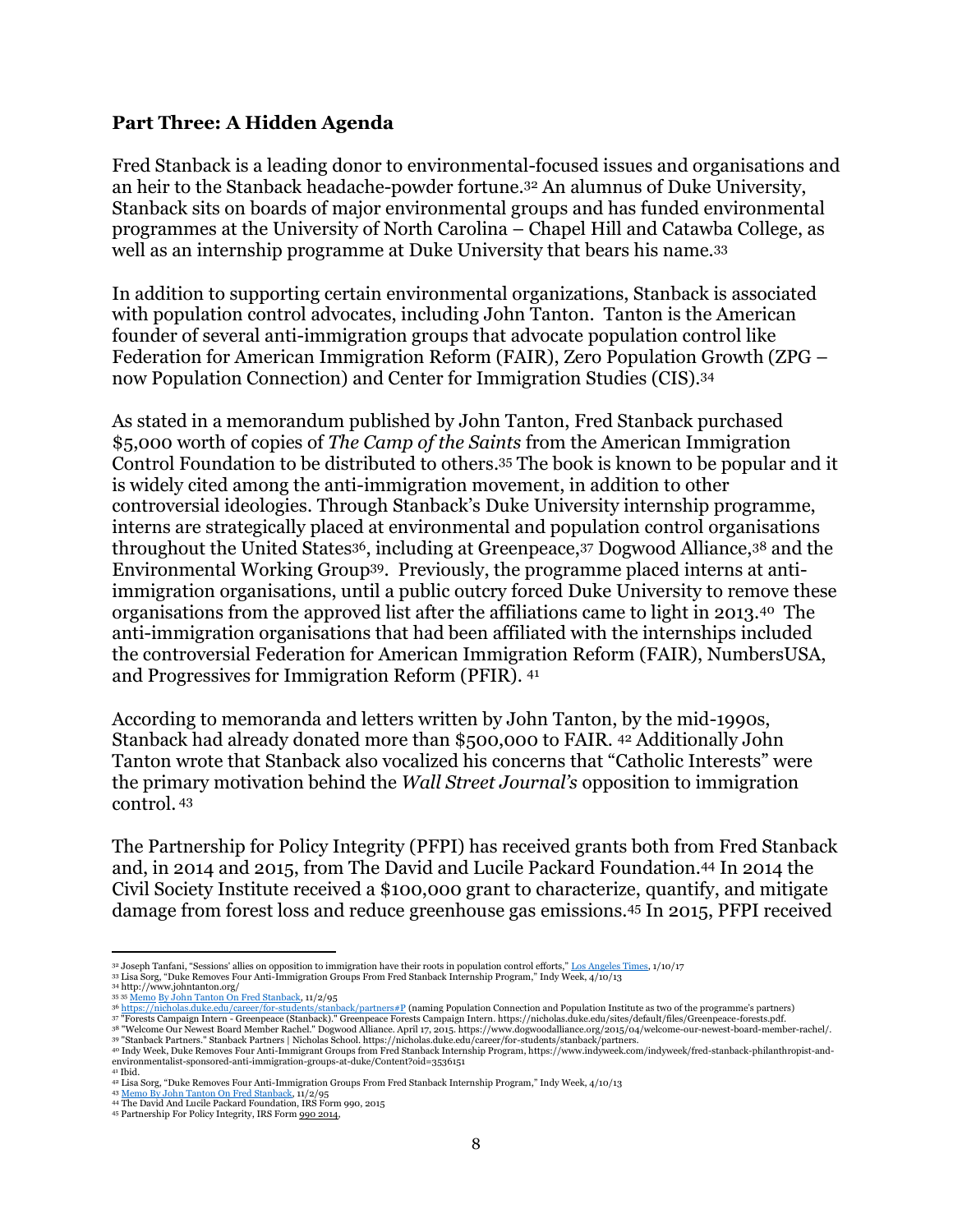a grant for \$240,000 for similar activism against deforestation. <sup>46</sup> As with other organisations with which Fred Stanback is only tangentially affiliated, his funding does play an active role in determining the results of studies, research, and policy positions.<sup>47</sup>

The financial connections between these organisations and major funders like Fred Stanback strongly suggest that these environmental NGOs willingly received funding from the same source that funds population control and anti-immigrant groups on a large scale, and apparently without anyone in the environmental world publicly questioning the moral or financial integrity of using the money.

It is clear from this research that Fred Stanback is a sophisticated donor who has methodically funded population control, anti-immigration and environmental groups for decades to advance what some would classify as his radical ideology.

Mr. Stanback's associations with environmental and population control NGOs and lobby groups rivals the reach and money of the more famous Koch brothers' network. Like the Kochs, Mr Stanback has conducted the initial donations and founding of the network in almost total secrecy, without significant public scrutiny.

We believe Mr. Stanback has closely and deliberately associated himself with some of the most notorious anti-immigrant and population control groups and leaders in the U.S. and around the world, from Garrett Hardin<sup>48</sup> – an American ecologist and philosopher who advocated for population controls, to John Tanton – a zero population growth advocate and first chairman of FAIR, to Alan Weeden<sup>49</sup> – founder of the Weeden Foundation which cautions against immigration as a threat to population control,<sup>50</sup> as well as some of the top leaders of the environmental movement like the Southern Environmental Law Center (SELC)'s Derb Carter, <sup>51</sup> and John Adams, the founder of the Natural Resources Defence Council (NRDC). 52

Stanback has provided direct financial support for anti-immigrant and population control groups, and has also reportedly funnelled additional millions through the FFTC. As previously highlighted, he previously provided staff support for anti-immigration groups and currently provides such support for population control groups through his namesake internship programme at Duke University's Nicholas School of the Environment.<sup>53</sup>

As our research demonstrates, the scale of Stanback's involvement and influence in environmental circles is best illustrated by the sheer size of his funding. Stanback's 2014 donation to FFTC of over \$397 million in "Non-Cash" contributions would (if it had been public) rank as the third-largest charitable donation anywhere that year, according to MarketWatch's list of the 10 Largest Charitable Donations. <sup>54</sup> It appears the reason

 <sup>46</sup> The David And Lucile Packard Foundation, IRS Form 990, 2015

<sup>47</sup> The David And Lucile Packard Foundation, IRS Form 990, 2015

<sup>48</sup> Memo By John Tanton On Fred Stanback, 11/2/95 <sup>49</sup> Memo By John Tanton On Fred Stanback, 11/2/95

<sup>5</sup>º "Funders of the Anti-immigrant Movement." Anti-Defamation League. <u>https://www.adl.org/news/article/funders-of-the-anti-immigrant-movement</u>.<br>5º A 20-YEAR CELEBRATION: STANBACK INTERNSHIP PROGRAM, April 14, 2016. https:/

program <sup>52</sup> Adams, John H. *A Force for Nature: The Story of NRDC and Its Fight to Save Our Planet*. San Francisco, CA: Chronicle Books, 2010.

<sup>53</sup> See Footnotes 38, 42 <sup>54</sup> Quentin Fottrell, "10 Biggest Charitable Donations Of 2014, MarketWatch, 12/20/14; Foundation For The Carolinas, 2014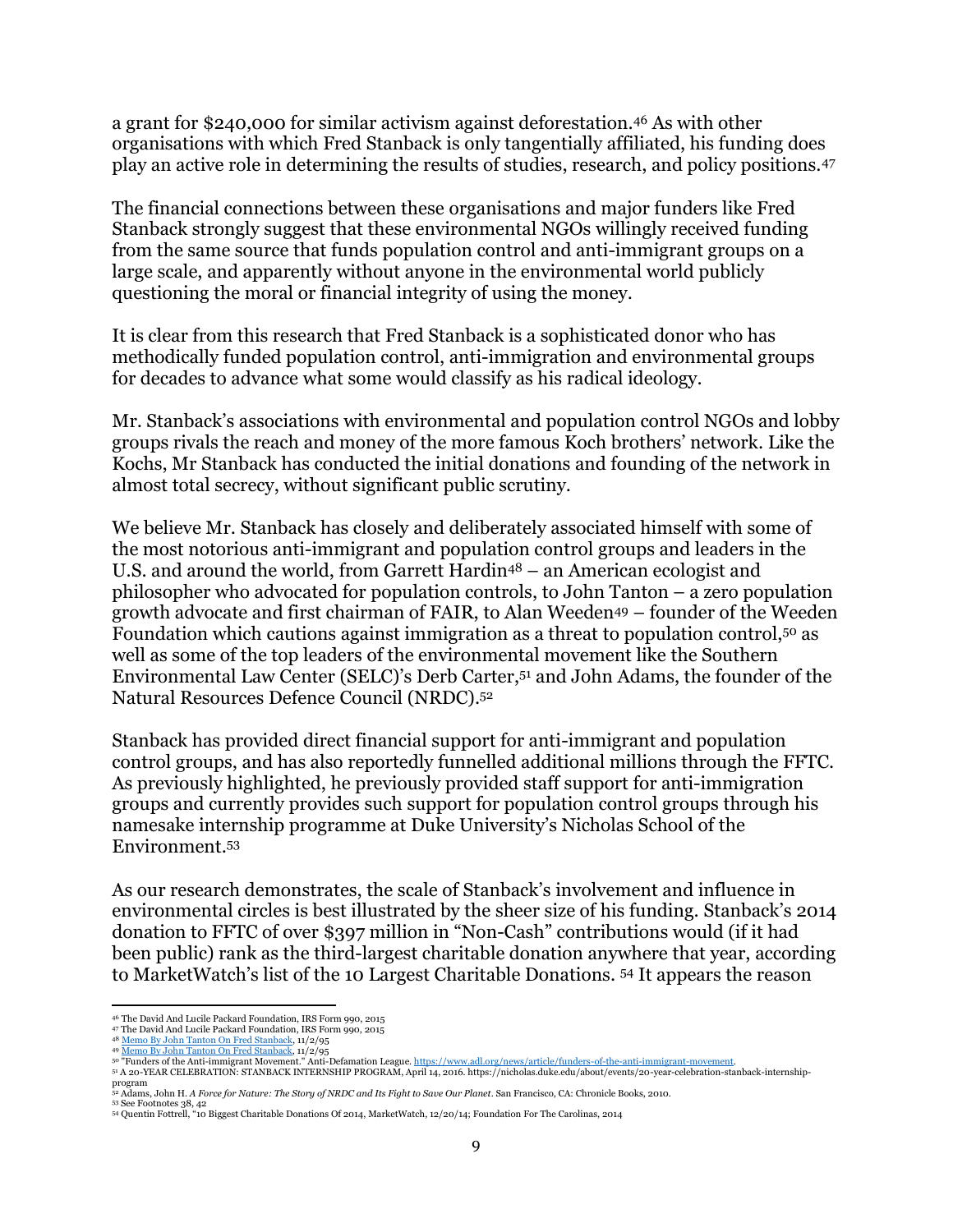that he does not feature on the public rankings is because Stanback operates through the FFTC donor directed fund, in secret, distributing widely his funding of both environmental and population-control groups as a means of conducting international advocacy for extreme positions in an under-the-radar manner, away from public scrutiny.<sup>55</sup>

Now, as environmental NGOs continue to spend millions on lobbying in the U.K., Britain has become a sort of proxy-war for Fred Stanback and others to fight public policy battles on American political controversies, including shale gas exploration, biomass energy generation, and nuclear energy development.

A key question is whether the leadership of these NGOs knew that at the same time they were requesting U.K. taxpayer funding, they were also being bankrolled with millions of dollars for U.K. lobbying actions that ultimately stemmed from the bank accounts of Mr. Stanback and his allies.

 $\overline{a}$ 

IRS Form 990, Submitted 5/19/16 <sup>55</sup>Benjamin Chavis, "The Sponsors of Hate Must be Held Accountable for Actions" The Charlotte Post, April 9, 2017, http://www.thecharlottepost.com/news/2017/04/09/opinion/the-sponsors-of-hate-must-be-held-accountable-for-actions/.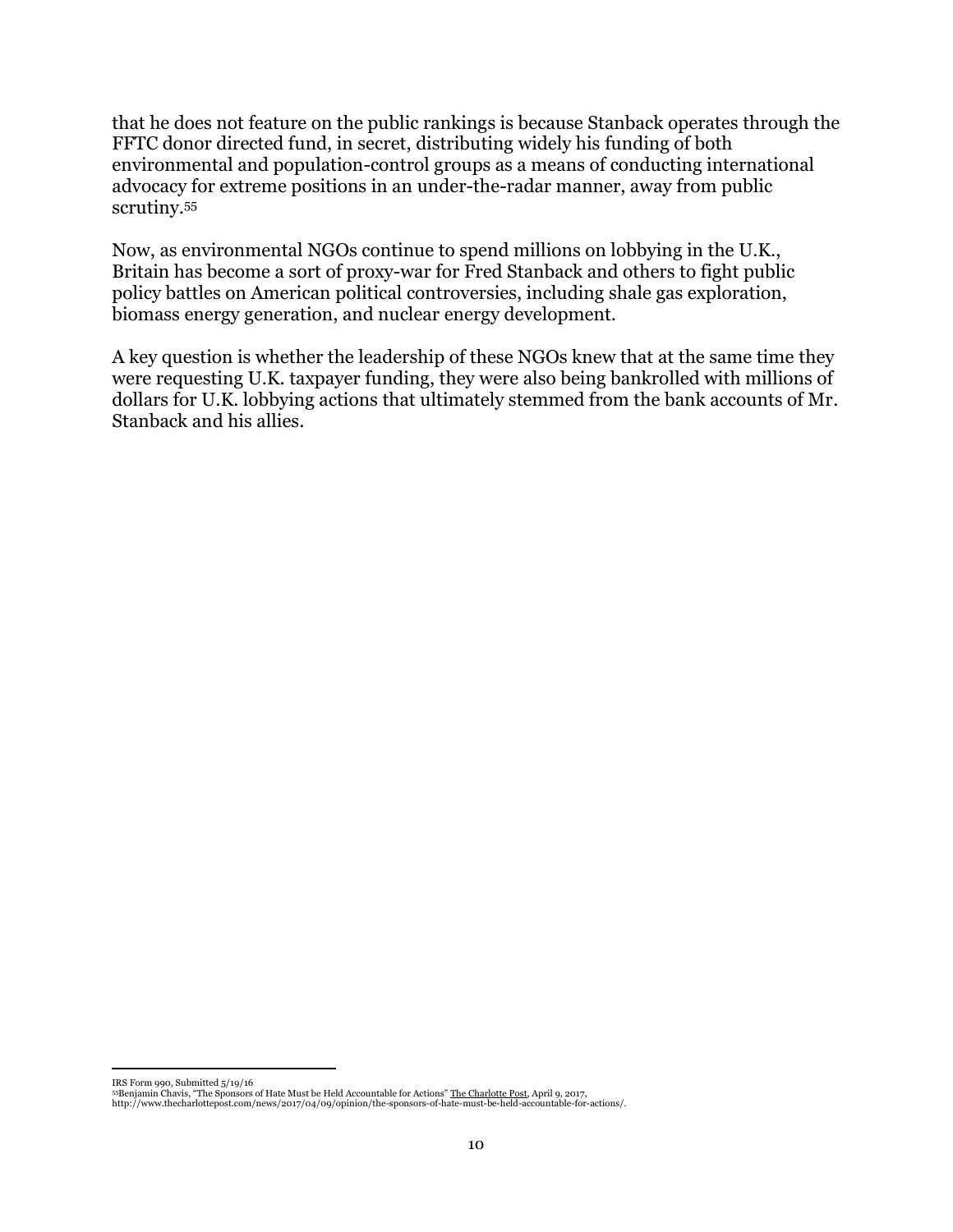# **Taxpayers' Alliance: Taxpayer-Funded Environmental Lobbying**

### *EU Funded Lobbying*

This section of the report reveals the extent of European Union funding of environmental lobbyists over the past decade.

Evidence collected<sup>565758</sup> supports the following key findings:

- A total of  $\epsilon$ 86.5 million has been given to a range of environmental groups by the European Commission over the past 10 years.
- 34 groups have been given more than  $\epsilon_1$  million.
- The European Environmental Bureau (EEB) was the group that received the most funding from the European Commission,  $\epsilon$ 8.3 million.
- Friends of the Earth has received the second most:  $\epsilon$ 7.6 million
- Eirdlife International has received the third most funding:  $\epsilon_3$ .8 million

Many of the environmental groups are heavily reliant on EU funding:

- The European Commission provided 57 per cent of Friends of the Earth Europe's funding in 2015. 59
- The European Commission provided 49 per cent of Pesticide Action Network Europe's funding in 2015. 60

## *NGOs Influencing U.K. Policymaking*

Many of the organisations exposed in the report have had significant influence on U.K. public policy and deploy the resources they receive from European taxpayers to campaign against their interests.

1. Undermining the U.K.'s energy independence *Royal Society for Protection of Birds (RSPB) & Friends of the Earth*

Royal Society for Protection of Birds<sup>61</sup> (a partner organisation of Birdlife) and Friends of the Earth have conducted campaigns in the U.K. over several years in an attempt to prevent the exploration of lower-cost, home-grown gas and to prevent a nascent U.K. shale gas industry from developing:

RSPB, Friends of the Earth and Greenpeace have:

 $\overline{a}$ <sup>56</sup> New TPA Research: Taxpayer Funded Environmentalism." TaxPayers' Alliance. http://www.taxpayersalliance.com/new\_tpa\_research\_taxpayer\_funded\_environmentalism. 57 EU Taxpayer Funded Environmentalism. The TaxPayers Alliance. 5 July 2013.<br>https://d3n8a8pro7vhmx.cloudfront.net/taxpayersalliance/pages/395/attachments/original/1417700871/tfe2013.pdf?1417700871

<sup>&</sup>lt;sup>58</sup> Mendick, Robert. "European Union funding £90m green lobbying con." The Telegraph. December 21, 2013.<br>http://www.telegraph.co.uk/news/worldnews/europe/10532853/European-Union-funding-90m-green-lobbying-con.html.

<sup>59</sup>Transparency Register - Alphabetic list of registered organisations. http://ec.europa.eu/transparencyregister/public/consultation/displaylobbyist.do?id=9825553393-

<sup>31&</sup>amp;isListLobbyistView=true.<br><sup>60T</sup>ransparency Register - Alphabetic list of registered organisations. http://ec.europa.eu/transparencyregister/public/consultation/displaylobbyist.do?id=15913213485-46<br><sup>61</sup> Positions on Clima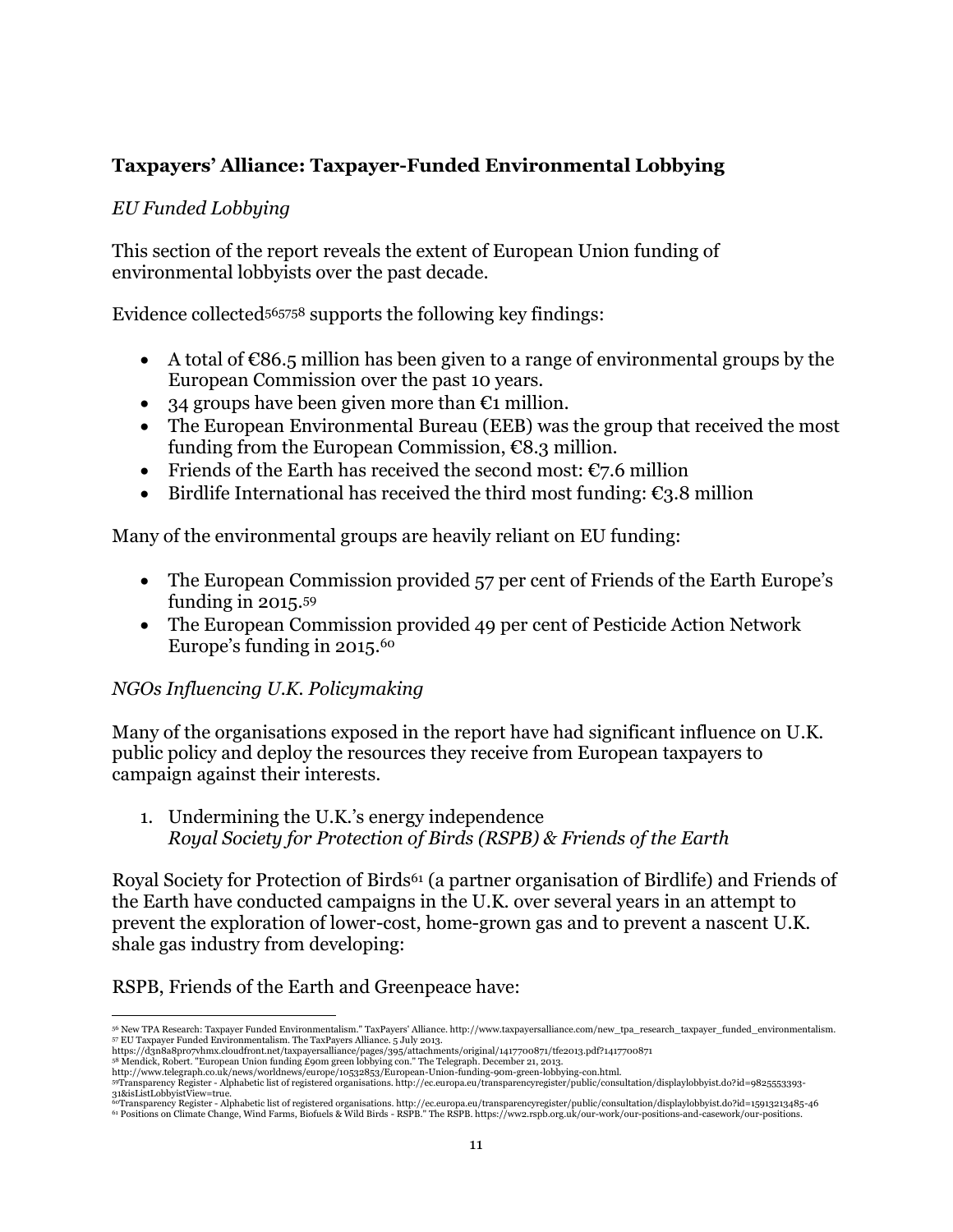- Lobbied successfully to prevent exploration for shale gas taking place in Wiltshire<sup>62</sup>
- Worked with other NGOs, to lobby the U.K. Government<sup>63</sup>
- Published misleading advertising to influence consumer and public opinion, and spread falsehoods about shale gas exploration $64$
- Influenced the pre-election position of the U.K.'s Labour Party<sup>65</sup>
- 2. Breaking U.K. Election Rules *Greenpeace & Friends of the Earth*

In conjunction with Greenpeace (which has not received funding from the European Commission), Friends of the Earth conducted major anti-shale gas campaigns spending over £100,000 supporting Parliamentary candidates.<sup>66</sup> Friends of the Earth were heavily fined by the Electoral Commission who found that:

*"Friends of the Earth Ltd incurred at least £24,000 on spending in England. The spending was incurred on the joint activity with Greenpeace Ltd and separately on a "manifesto scorecard" published on its website. Friends of the Earth Ltd was fined £1000 and has paid the fine."<sup>67</sup>*

To put this in context, the lobbying amounts spent by Greenpeace are several multiples of the limit imposed on MPs and candidates themselves in the final stages of the U.K. election campaign. This was an extremely well-funded and apparent attempt to promote electoral candidates favourable to the views of Greenpeace and Friends of the Earth. 68

3. Shutting down U.K. energy sources *Friends of the Earth & Dogwood Alliance*

Dogwood Alliance, a U.S.-funded and U.S.-based environmental campaign group focused on shutting down all exports of timber products from the U.S., has worked with Friends of the Earth on a major campaign to shut down biomass plants and other related energy businesses in the U.K. 6970

Dogwood Alliance has:

 $\overline{a}$ <sup>62</sup> Earth, Friends Of the. "South Western Energy pulls out of Wiltshire and Forest of Dean." Friends of the Earth. September 28, 2016. https://www.foe.co.uk/news/southwestern-energy-pulls-out-wiltshire-forest-dean.

<sup>% &</sup>quot;Shale Gas and Climate Change." The RSPB. https://www.rspb.org.uk/our-work/our-positions-and-campaigns/positions/climatechange/action/ukenergy/fit-to-frack.aspx.<br>http://www.dailymail.co.uk/news/article-3069500/Greenpeace

commission-media-centre/news-releases-donations/greenpeace-and-friends-of-the-earth-fined-for-breaking-campaigning-rules.<br><sup>67 //</sup>Electoral Commission | Greenpeace and Friends of the Earth fined for breaking campaigning rul

<sup>68 &</sup>quot;Electoral Commission | Greenpeace and Friends of the Earth fined for breaking campaigning rules." https://www.electoralcommission.org.uk/i-am-a/journalist/electoral-<br>commission-media-centre/news-releases-donations/gree <sup>69</sup> "Our Forests Aren't Fuel Update From Europe: Brussels and the UK." Dogwood Alliance. February 10, 2015. https://www.dogwoodalliance.org/2015/02/our-forests-arentfuel-update-from-europe-brussels-and-the-uk/.

<sup>70</sup> EUbioenergyteam. "Industry and NGOs in historic alliance over biomass concerns." EUbioenergy. June 26, 2017. http://www.eubioenergy.com/2017/02/03/industry-andngos-in-historic-alliance-over-biomass-concerns/.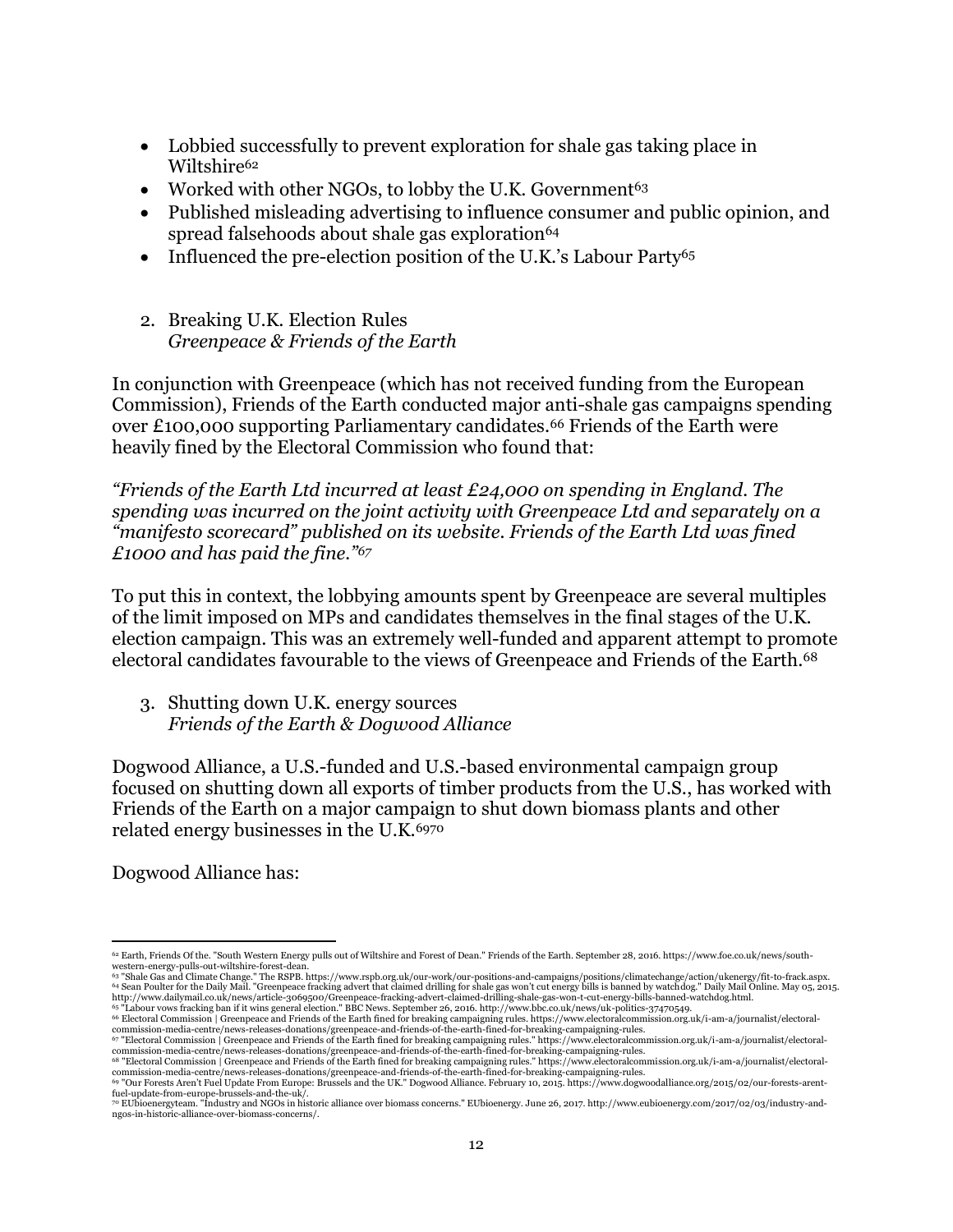- Worked closely with larger, international NGOs such as Birdlife International and Greenpeace<sup>71</sup>. Birdlife Europe is scheduled to receive up to  $\epsilon$ 765,998 from the European Commission in 2016 and 2017.<sup>72</sup>
- Taken credit for an impactful lobbying campaign to influence changes to E.U. law<sup>73</sup> that would directly harm U.K. businesses and jobs<sup>74</sup>
- Worked with ClientEarth, another NGO that also receives financing from U.S. billionaires, to bring legal action against the U.K. Government and others<sup>75</sup>

As well as policy, it appears the lobbying money funding Dogwood Alliance and others has bought an impressive PR operation, influencing U.K. media across the spectrum to publish negative stories on biomass energy and U.K. energy generation<sup>76777879</sup>.

4. Preventing infrastructure development *Royal Society for the Protection of Birds & Greenpeace*

The U.K.'s desperate need for new energy infrastructure has been opposed by the international and local environmental NGOs, including those in receipt of vast sums of taxpayer funding. The end result of their campaign will likely be higher energy bills for those same taxpayers that have funded the NGO activities.

RSPB and Client Earth have:

- Launched media campaigns against planned new nuclear power stations<sup>8081</sup>
- Launched legal cases to obstruct new power stations<sup>8283</sup>
- Lobbied the U.K. Government to prevent expansion of existing infrastructure<sup>84</sup>

The RSPB received  $E27.5$  million in grants from U.K. taxpayers in 2015 and 2016.<sup>85</sup>

5. Questionable Use of Taxpayer Funds *Pesticide Action Network*

n "Electoral Commission | Greenpeace and Friends of the Earth fined for breaking campaigning rules." https://www.electoralcommission.org.uk/i-am-a/journalist/electoral-<br>commission-media-centre/news-releases-donations/green

<sup>&</sup>lt;sup>72</sup> Environment - LIFE: Funding: NGOs. http://ec.europa.eu/environment/life/funding/ngos/.<br><sup>73</sup> "Environmental groups launch social media blast at EC members to influence post-2020 Renewable Energy Directive." Bioenergy N http://www.bioenergy-

news.com/display\_news/11271/Environmental\_groups\_launch\_social\_media\_blast\_at\_EC\_members\_to\_influence\_post2020\_Renewable\_Energy\_Directive/#.WBtDT-<br>Wat3s.twitter

<sup>74 &</sup>quot;Danna Smith: #SOSForests presentation to EU." YouTube. November 12, 2015. https://youtu.be/NZiTE\_5PO3w?t=9m40s.<br>75 "Over £1bn in public funds to finance Drax's not-so-clean power conversion." ClientEarth. March 07, 201

clean-power-conversion/. <sup>76</sup> Harvey, Fiona. "New regulations create fresh row over biomass power." The Guardian. August 22, 2013.

https://www.theguardian.com/environment/2013/aug/22/regulations-fresh-row-biomass-power.

<sup>77</sup> Vaughan, Adam. "European commission approves Drax biomass subsidy." The Guardian. December 19, 2016.<br>https://www.theguardian.com/environment/2016/dec/19/power-station-shares-jump-ec-approves-wood-burning-subsidies-coal-

<sup>78</sup> "Over £1bn in public funds to finance Drax's not-so-clean power conversion." ClientEarth. March 07, 2017. https://www.clientearth.org/1bn-public-funds-finance-draxs-notclean-power-conversion/.

<sup>79 &</sup>quot;Campaigners take legal action over EU biomass review." Reuters. January 31, 2013. http://uk.reuters.com/article/us-biomass-eu-idUKBRE90U0I320130131.<br><sup>80</sup> "Hinkley: The Nuclear Power Station That Will Haunt Britain For

power-station-will-haunt-britain-decades-20160727.<br><sup>81</sup> "New petition: Stop Hinkley nuclear plant and spend the money on renewable instead." Greenpeace UK. June 09, 2017. http://www.greenpeace.org.uk/blog/nuclear/newpetition-stop-hinkley-nuclear-plant-and-spend-money-renewable-instead-20160307.<br><sup>82</sup> Reuters. "Greenpeace and utilities launch suit against Hinkley nuclear plant." The Guardian. July 02, 2015.

https://www.theguardian.com/environment/2015/jul/02/greenpeace-utilities-launch-suit-against-hinkley-nuclear-plant.<br><sup>83</sup> "Hinkley Point pause a huge opportunity." ClientEarth. August 01, 2016. https://www.clientearth.org/h

<sup>85 &</sup>quot;Trustees' Report and Accounts." The RSPB. http://www.rspb.org.uk/about-the-rspb/about-us/how-we-are-run/reportaccounts.aspx.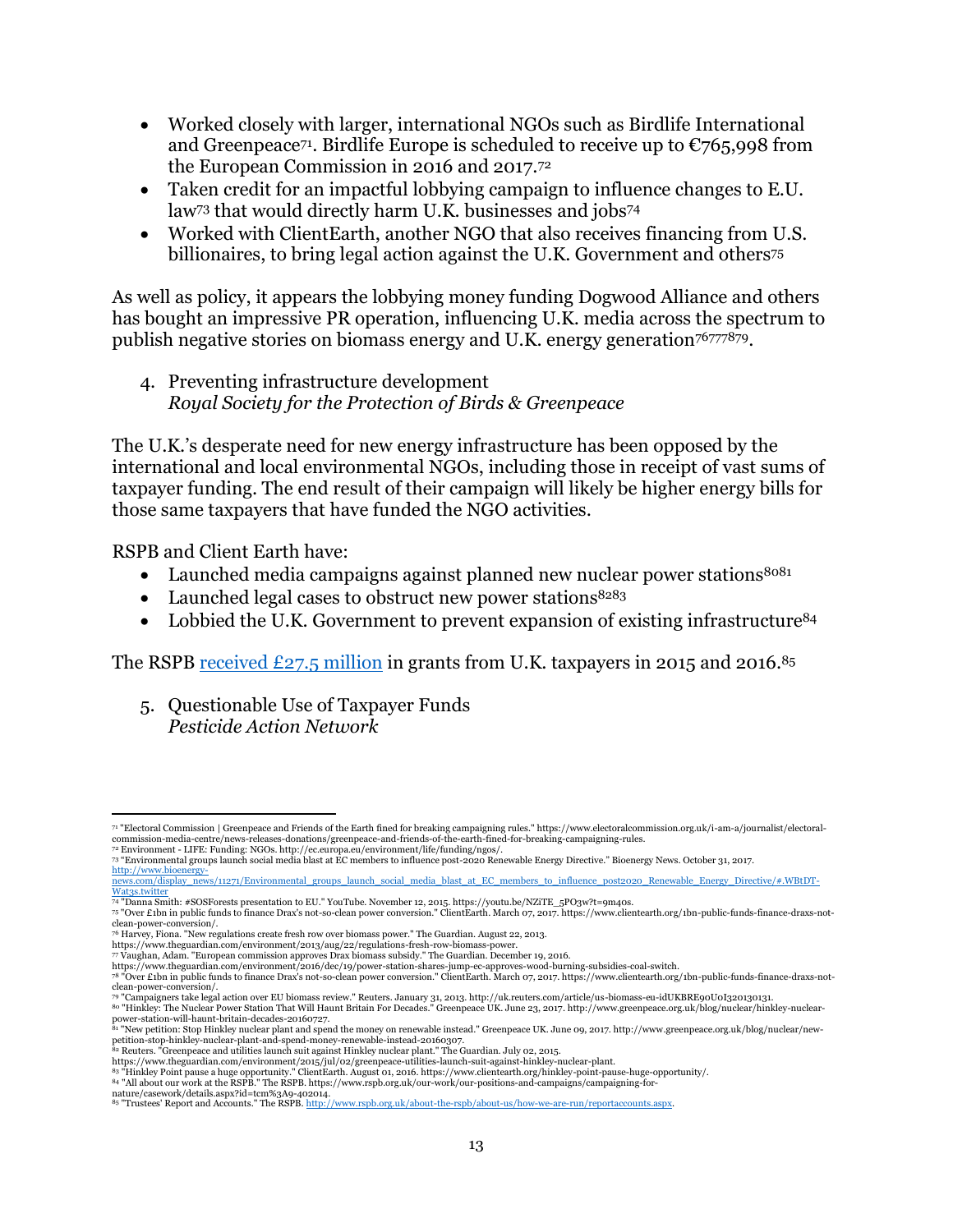The Pesticide Action Network has received more than  $\epsilon$ 710,000 from the European Commission over the past decade.<sup>8687</sup> They are currently campaigning to ban the use of Glyphosphate, a widely used weed killer. They claim Glyphosphate is a "potentially cancer-inducing chemical."<sup>88</sup> This is despite the European Chemicals Agency finding<sup>89</sup> that:

*"The available scientific evidence did not meet the criteria in the CLP Regulation to classify glyphosate for specific target organ toxicity, or as a carcinogen, as a mutagen or for reproductive toxicity."*

A ban would cost council tax payers £228 million a year,<sup>90</sup> the equivalent of 11,438 adult social care workers and force farmers to adopt more mechanical and labour-intensive means to control weeds <sup>91</sup>

es<br>Inttps://d3n8a8pro7vhmx.cloudfront.net/taxpayersalliance. 5 July 2013.<br>https://d3n8a8pro7vhmx.cloudfront.net/taxpayersalliance/pages/395/attachments/original/1417700871/tfe2013.pdf?1417700871

<sup>87</sup>EU Taxpayer Funded Environmentalism. The TaxPayers Alliance. 5 July 2013. https://d3n8a8pro7vhmx.cloudfront.net/taxpayersalliance/pages/395/attachments/original/1417700871/tfe2013.pdf?1417700871

<sup>88 &</sup>quot;Glyphosate." Pesticide Action Network UK. http://www.pan-uk.org/glyphosate/.<br><sup>89</sup> "Glyphosate not classified as a carcinogen by ECHA" ECHA. https://echa.europa.eu/-/glyphosate-not-classified-as-a-carcinogen-by-echa.<br><sup>9</sup>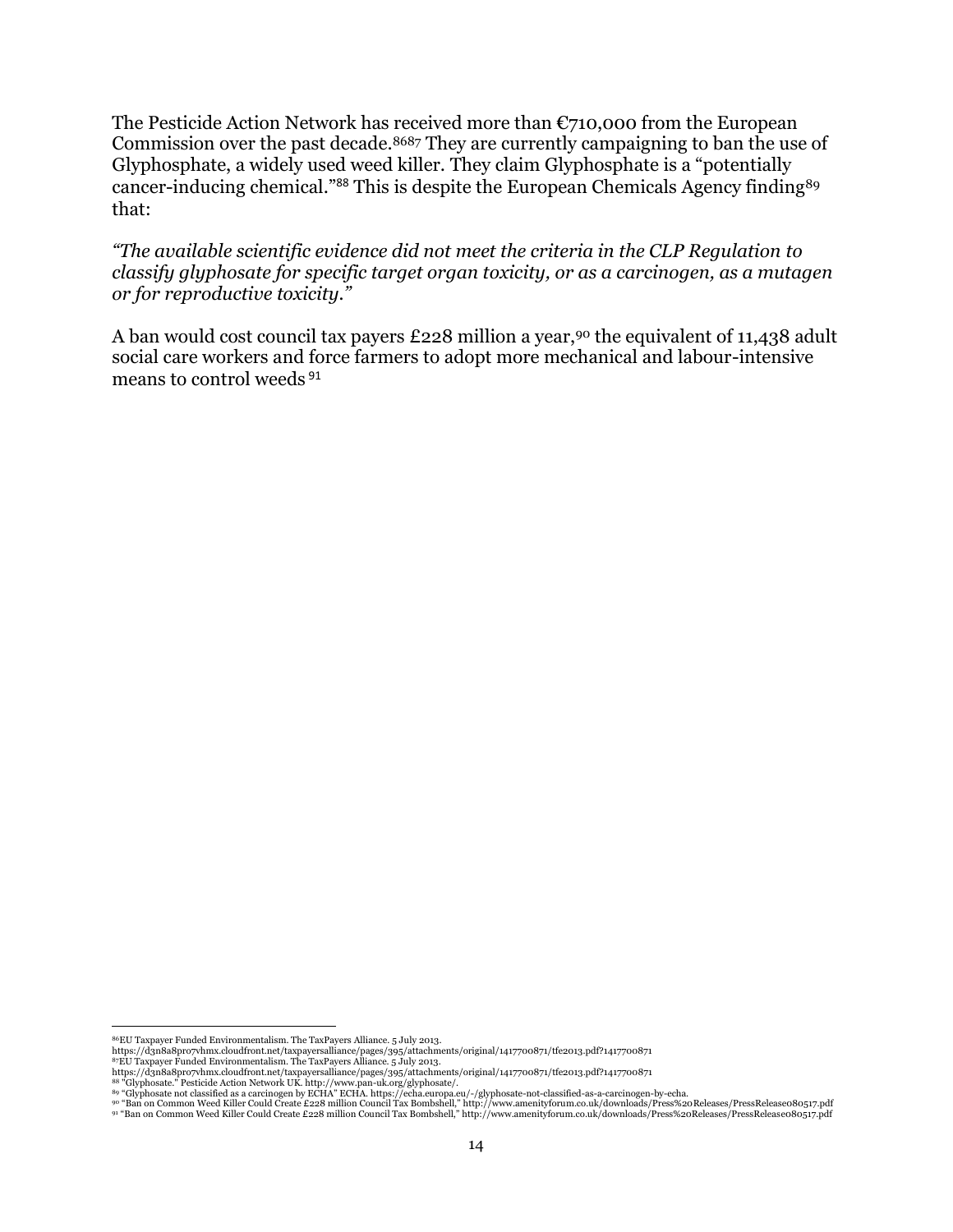### **Part Four: Direct Lobbying of Government to Pursue Partisan Agenda**

In addition to changing U.K. laws through targeted campaigns, the major NGOs lobby Government through a programme of meetings with Government Ministers and Members of Parliament, paying for travel and hospitality, and hosting events with U.K. policymakers, who were seemingly unaware – through no fault of their own - of the primary funding sources behind the NGOs.

Just one NGO, Greenpeace, has conducted multiple lobbying meetings with different U.K. Government Ministers involved in environment & energy policy during a time when Mr. Stanback and the Packard Foundation were contributing funding:

- o Greg Barker<sup>92</sup>
- o Ed Davey<sup>9394</sup>
- o Amber Rudd<sup>9596</sup>
- o Nick Hurd<sup>9798</sup>

It seems extremely unlikely that the Ministers were aware of U.S. funding and interests that lie behind the NGOs who requested lobbying meetings. Similar lack of transparency would have affected NGO lobbying of European Union policymakers.

Over the same time period, NGOs representing Greenpeace and other U.S.-funded groups conducted multiple lobbying meetings with Members of the European Parliament, including:

- o Julie Girling MEP<sup>99</sup>
- o Daniel Dalton MEP<sup>100</sup>
- o Jacqueline Foster MEP<sup>101</sup>
- o Ashley Fox MEP<sup>102</sup>
- o Anthea McIntyre MEP<sup>103</sup>

NGOs have also paid for overseas trips for MPs and others<sup>104</sup>

 <sup>92</sup> "Greg Barker's meetings with external organisations: April to June 2014." Greg Barker's meetings with external organisations: April to June 2014 - GOV.UK. https://www.gov.uk/government/uploads/system/uploads/attachment\_data/file/421496/greg\_barker\_meetings\_with\_external\_organisations\_apr\_june\_2014.csv/preview.<br><sup>93</sup> "Edward Davey's meetings with external organisations: July t https://www.gov.uk/government/uploads/system/uploads/attachment\_data/file/468551/Edward\_Davey\_-\_meetings\_with\_external\_organisations\_-\_July\_-\_Sept\_2014.pdf<br>%4 "Edward Davey's meetings with external organisations: January t https://www.gov.uk/government/uploads/system/uploads/attachment\_data/file/468523/Amber\_Rudd\_-\_Meetings\_with\_external\_organisations\_-\_Oct\_-\_Dec <sup>96</sup> "DECC Ministerial Gifts Hospitality Meetings and Travel July – September 2015" DECC Ministerial Gifts Hospitality Meetings and Travel July – September 2015- GOV.UK.

https://www.gov.uk/government/publications/decc-ministerial-gifts-hospitality-meetings-and-travel-jul-sep-2015 <sup>97</sup> "BEIS Ministerial Gifts Hospitality Meetings and Travel July – September 2016" BEIS Ministerial Gifts Hospitality Meetings and Travel July – September 2016- GOV.UK. https://www.gov.uk/government/publications/beis-ministerial-gifts-hospitality-travel-and-meetings-july-to-september-2016

<sup>98 &</sup>quot;BEIS Ministerial Gifts Hospitality Meetings and Travel October – December 2016" BEIS Ministerial Gifts Hospitality Meetings and Travel October – December 2016-<br>GOV UK https://www.gov.uk/government/publications/beis-mi GOV.UK. <u>https://www.gov.uk/government/publications/beis-ministerial-gifts-hospitality-travel-and-meetings-october-to-december-2016<br><sup>99</sup>Conservative MEP Lobbying Contact Report 1st January - 30th June 2016 <u>http://conserva</u></u>

J<u>une%202016%20as%20at%2014%2010%202016.pdf</u><br><sup>100</sup> **Conservative MEP Lobbying Contact Reports 1st July – 31st December 2016** http://conservativeeurope.com/Members'%20Lobbying%20Reports%20July-<br>Dec%202016%20finalfinal.pdf

<sup>&</sup>lt;sup>101</sup> Conservative MEP Lobbying Contact Report 1st January - 30th June 2016<br>http://conservativeeurope.com/Right%20to%20know/Members'%20Lobbyi

http://conservativeeurope.com/Right%20to%20know/Members'%20Lobbying%20Reports%20Jan-June%202016%20as%20at%2014%2010%202016.pdf  $102$  Ibid. <sup>103</sup>Conservative MEP Lobbying Contact Report 1st July - 31st September 2014 http://conservativeeurope.com/Right%20to%20know/Lobbying%20contacts%20July-

Dec%202014%20complete.pdf<br><sup>104</sup> Parliament of the United Kingdom, Disclosure of Expenditures, Payments, and Fees <u>https://www.publications.parliament.uk/pa/cm/cmregmem/140616/140616.pdf</u>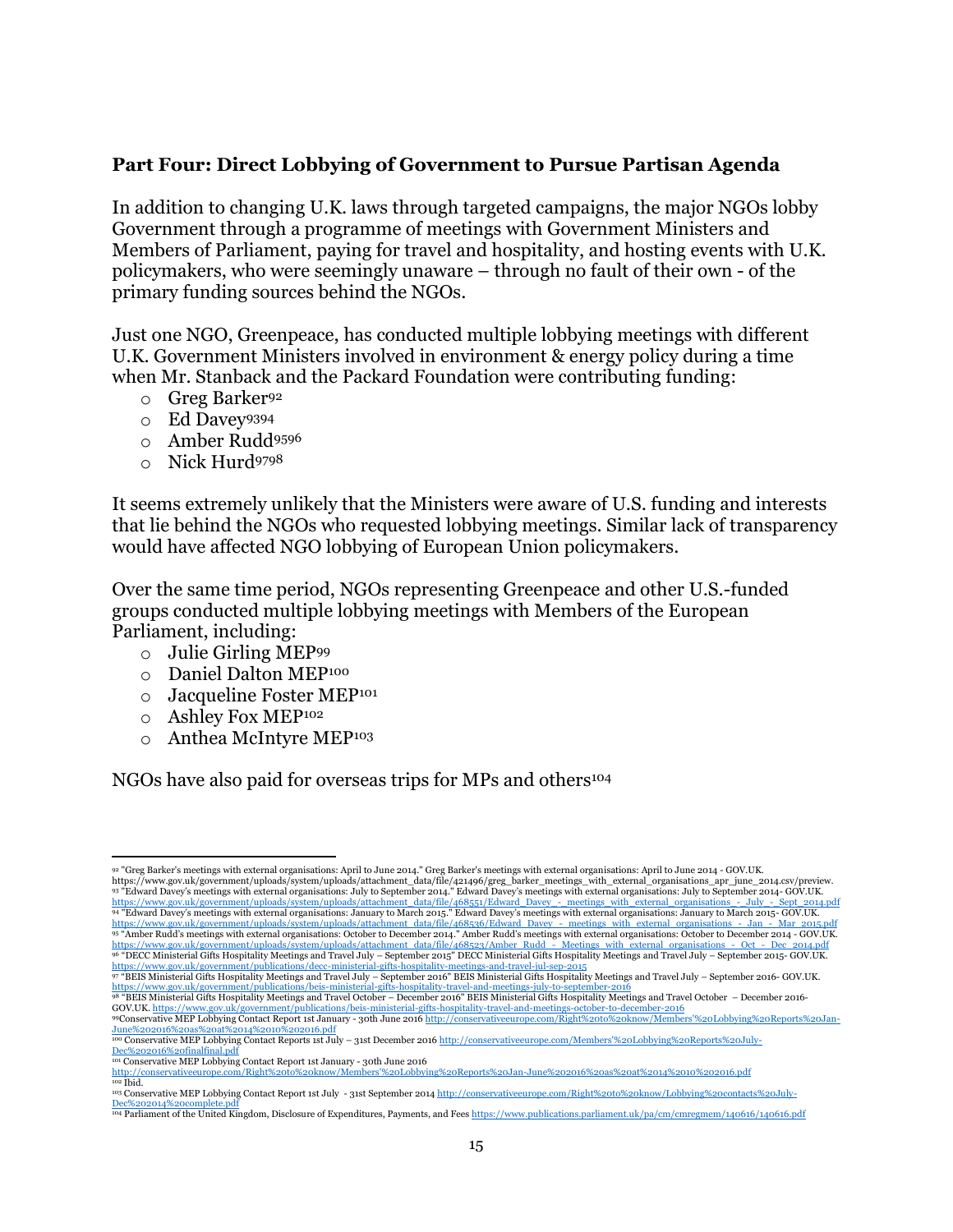All Ministers, MEPs and others would probably have taken at face value the environmental claims and agendas advanced by the NGOs – and were, through no fault of their own, unaware of the controversial American financiers who help to fund such lobbying efforts.

A lack of transparency from many of the NGOs means that these are merely the policy changes and influence that we know about. It is possible that this is the tip of an unknown iceberg involving lobbying on myriad other areas where data is unavailable. In theory, this could include –

- o Changing U.K. local planning and/or zoning laws;
- o Influence on statutory instruments and other related government business;
- o Lobbying E.U. Commission officials to change policies impacting the U.K.;

However, even setting aside such likelihoods – the limited data that we have illustrates the clear impact that can be made by NGOs with a determined agenda in the U.K., and an overflowing wallet funded by interests in the U.S.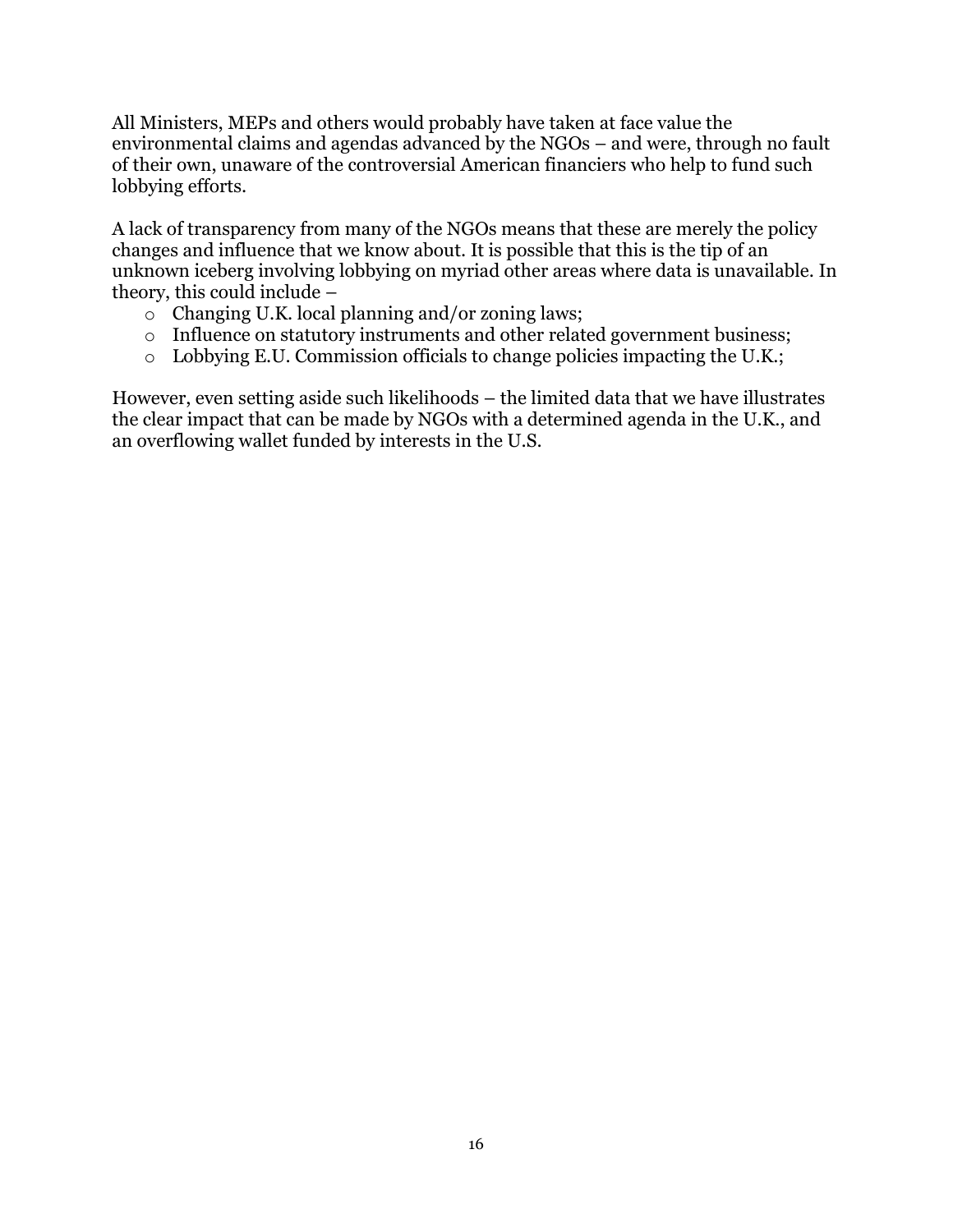## **Conclusion: Questions to be answered**

U.S. IRS tax documents, coupled with available media reporting, demonstrate that Stanback's widespread influence respecting population control and anti-immigration – primarily through FFTC, and the Packard Foundation separately - have funded environmental NGOs through several hundred million dollars of grants that have materially influenced U.K. government policy and the everyday lives of U.K. taxpayers.

As discussed herein, our evidence suggests that Greenpeace, Friends of the Earth, RSPB, Dogwood Alliance, and others have –

- Influenced U.K. and E.U. Government energy policy
- $\bullet$  Broken U.K. election rules in an attempt to influence election outcomes<sup>105</sup>
- Published false advertising to mislead consumers<sup>106</sup>
- Lobbied the E.U. to undermine U.K. energy development
- Supported the closing down of U.K. power stations
- Prevented cheap shale gas from benefitting U.K. consumers
- Opposed measures that could make the U.K. energy independent

The central criticism of the NGO campaigning in the U.K. is not that they are undertaking lobbying; it is that they are using E.U. and U.K. taxpayer funding allied to hidden millions from American financiers that often is not disclosed publicly.

First, the research from Taxpayers Alliance shows that the NGOs are funded by taxes – money provided to the NGOs to undertake lobbying, without the consent of those funding the activities. The lack of transparency and accountability – in addition to the fact that the NGO campaigns are actively lobbying *against* the best interests of many taxpayers, is a scandal. Many taxpayers would wind up with significantly higher energy bills, for example, if RSPB, Friends of the Earth, and others, were to succeed in closing down nuclear facilities, power plants, or shale gas exploration.

Second, it appears the NGOs are being funded by hidden American interests, whose motivation seems to be to use the U.K. as a proxy market to fight for controversial policy goals that Fred Stanback and others have advocated for in the U.S.

This has had significant effects in the U.K. In addition to the specific instances cited by Taxpayers Alliance, other NGOs and environmental lobbyists funded by Stanback or Packard have also conducted public policy campaigns in the U.K.

 Advertising in the U.K. conducted by Greenpeace was banned by the U.K.'s Advertising Standards Authority (A.S.A), after a tribunal ruled that the anti-shale gas claims made did not stand up to scientific scrutiny and were not

<sup>&</sup>lt;sup>105</sup> Electoral Commission | Greenpeace and Friends of the Earth fined for breaking campaigning rules. https://www.electoralcommission.org.uk/i-am-a/journalist/electoral<br>commission-media-centre/news-releases-donations/gree